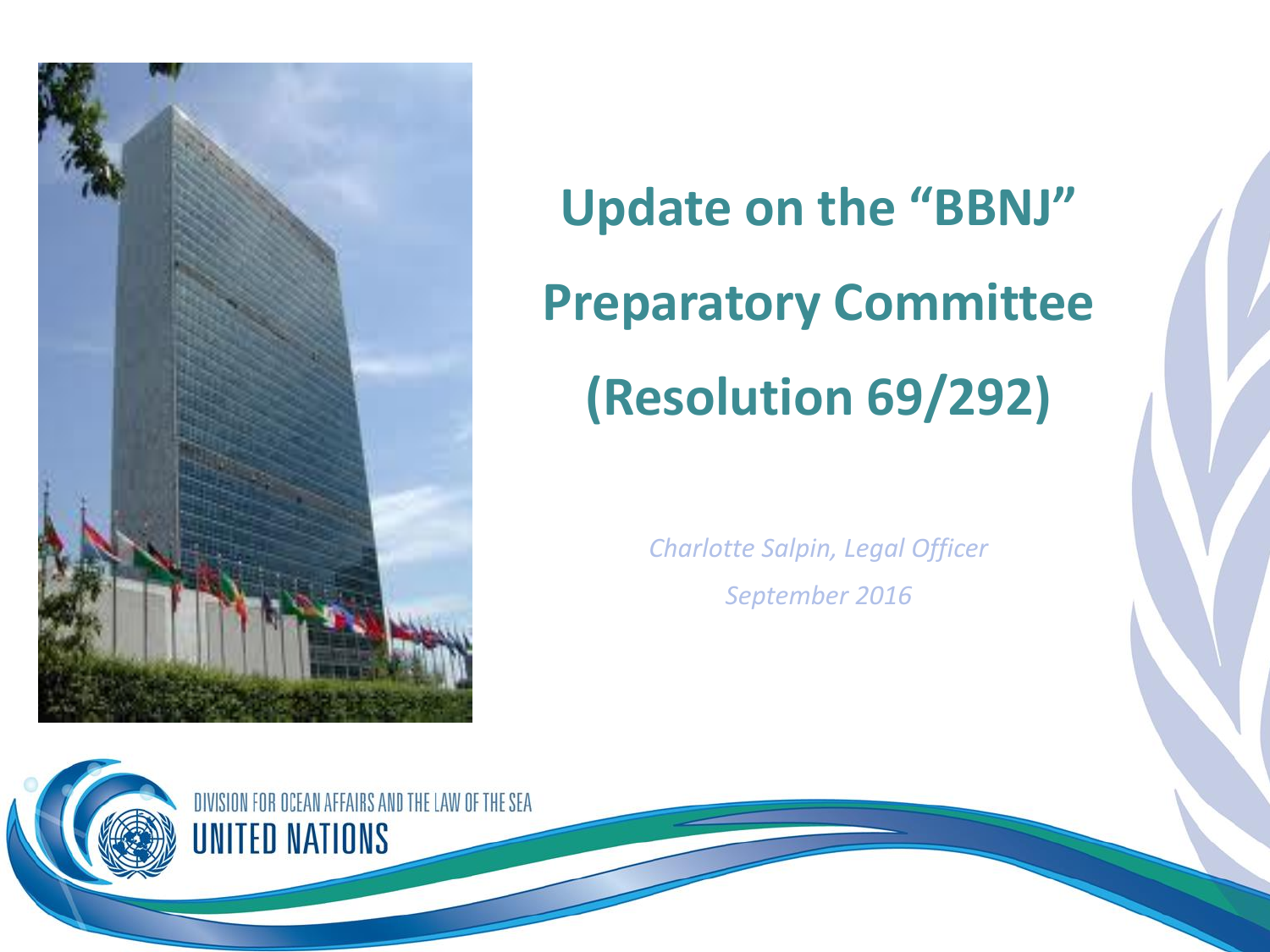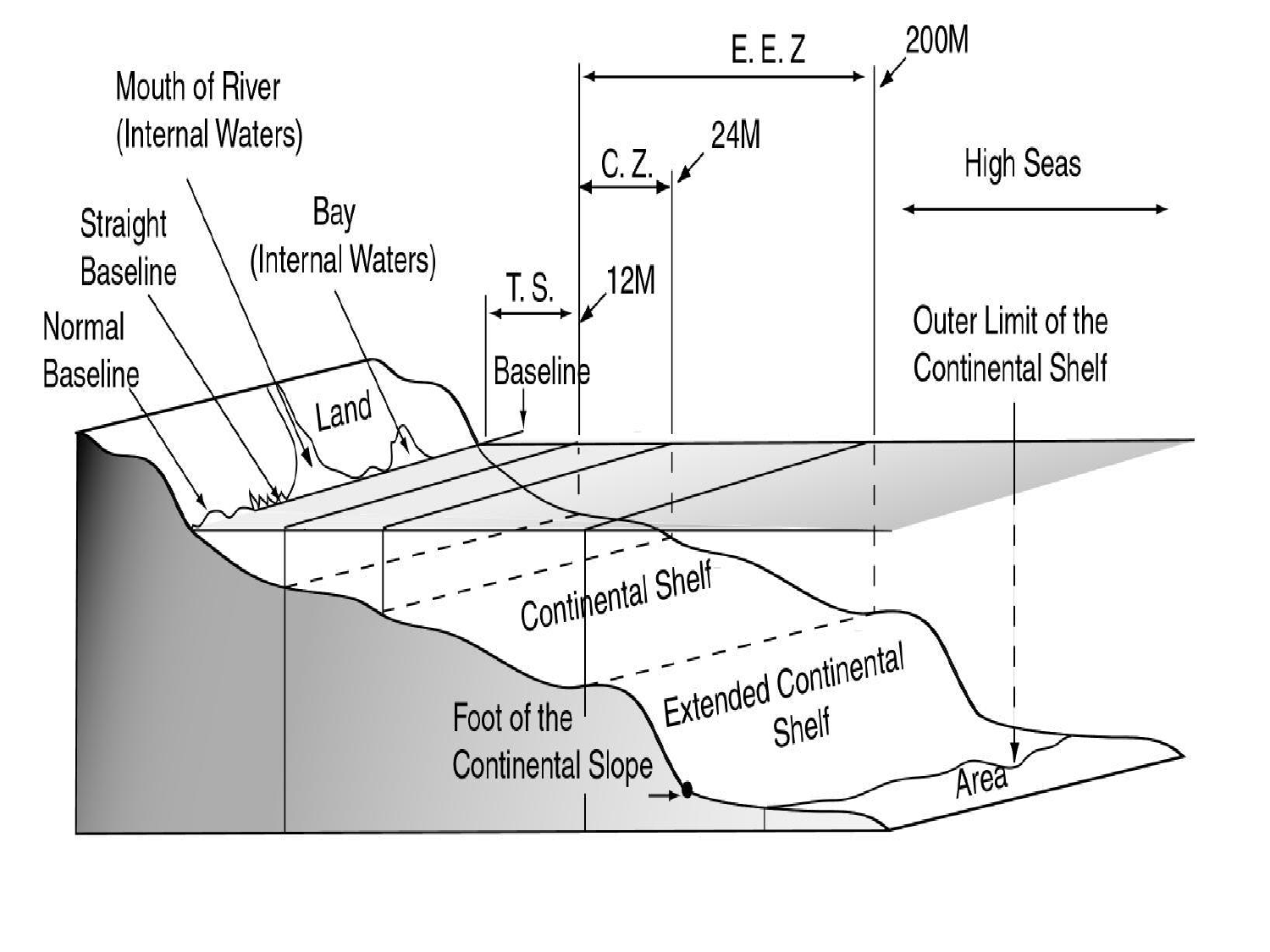#### *Areas beyond national jurisdiction (ABNJ)*

*Prep Com discussions*



Nearly 2/3 of the oceans are areas beyond national jurisdiction

…

**EX** High Seas

*Legend: hypothetical overview of repartition of oceans among high seas areas and EEZ if all EEZ had been declared up to 200M* 

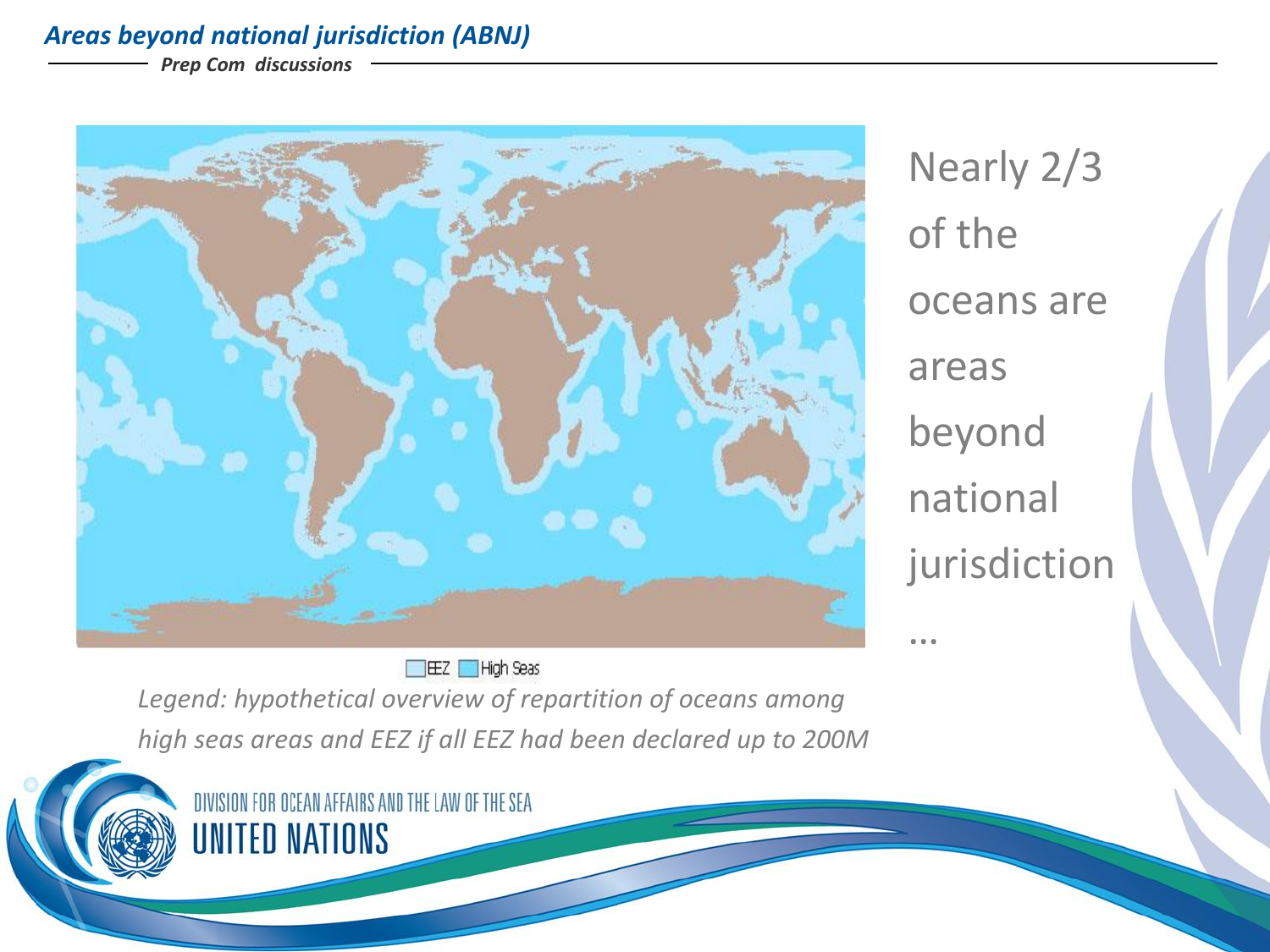*GA process on marine biodiversity of areas beyond national jurisdiction*

*General Assembly process*

#### **The UNGA process so far**



 $\Box$  Ad Hoc Open-ended Informal Working Group to study issues relating to the conservation and sustainable use of marine biological diversity beyond areas of national jurisdiction (2006 - 2015)

 $\Box$  Preparatory Committee (resolution 69/292)

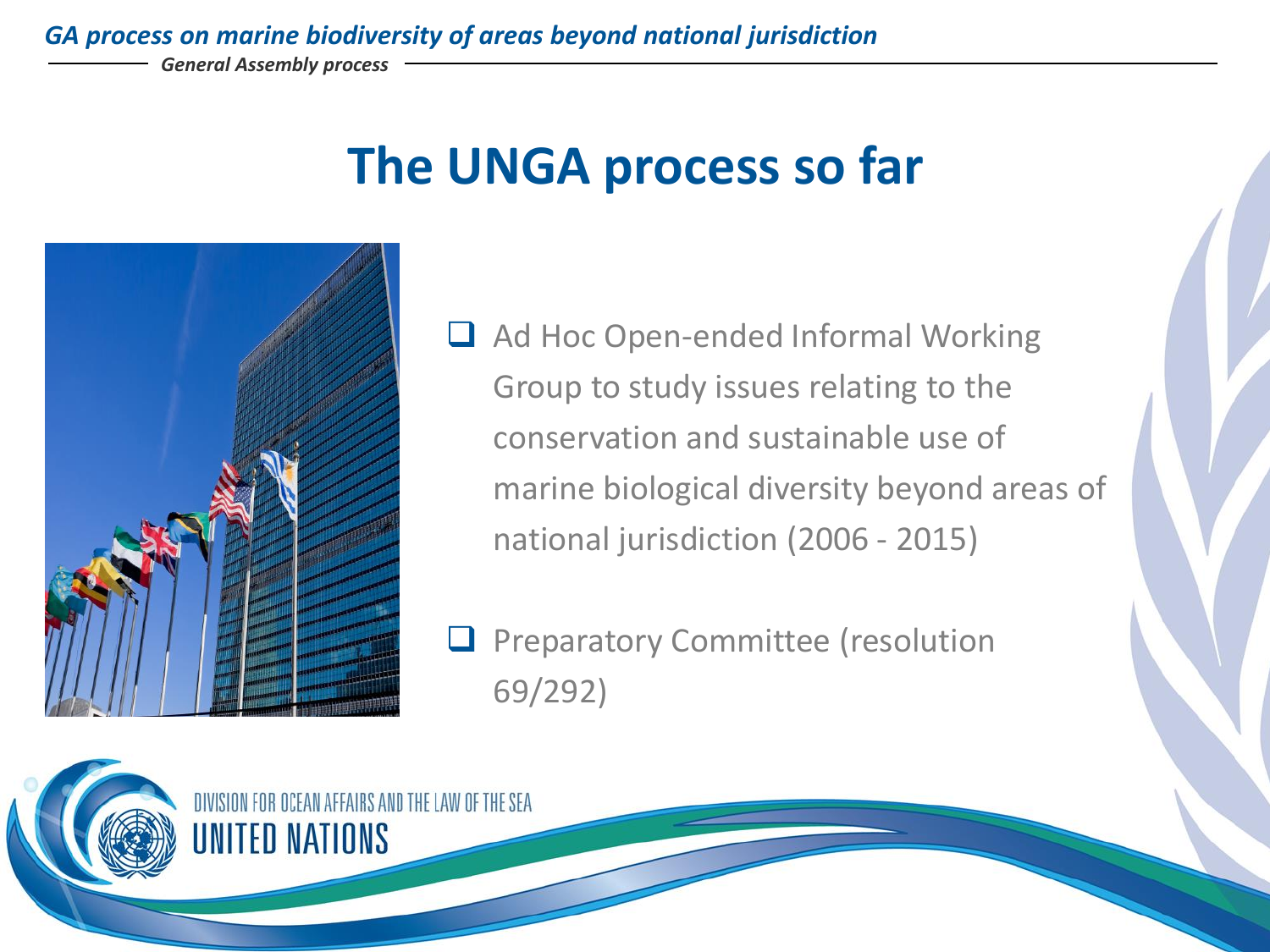#### **GA resolution 69/292**

- $\Box$  Decides to develop an international legally binding instrument under UNCLOS on BBNJ
- $\Box$  Establishes a Preparatory Committee to make substantive recommendations on elements of a draft text
- $\Box$  GA to decide on intergovernmental conference by end of 72nd session (i.e. by mid-Sept. 2018)

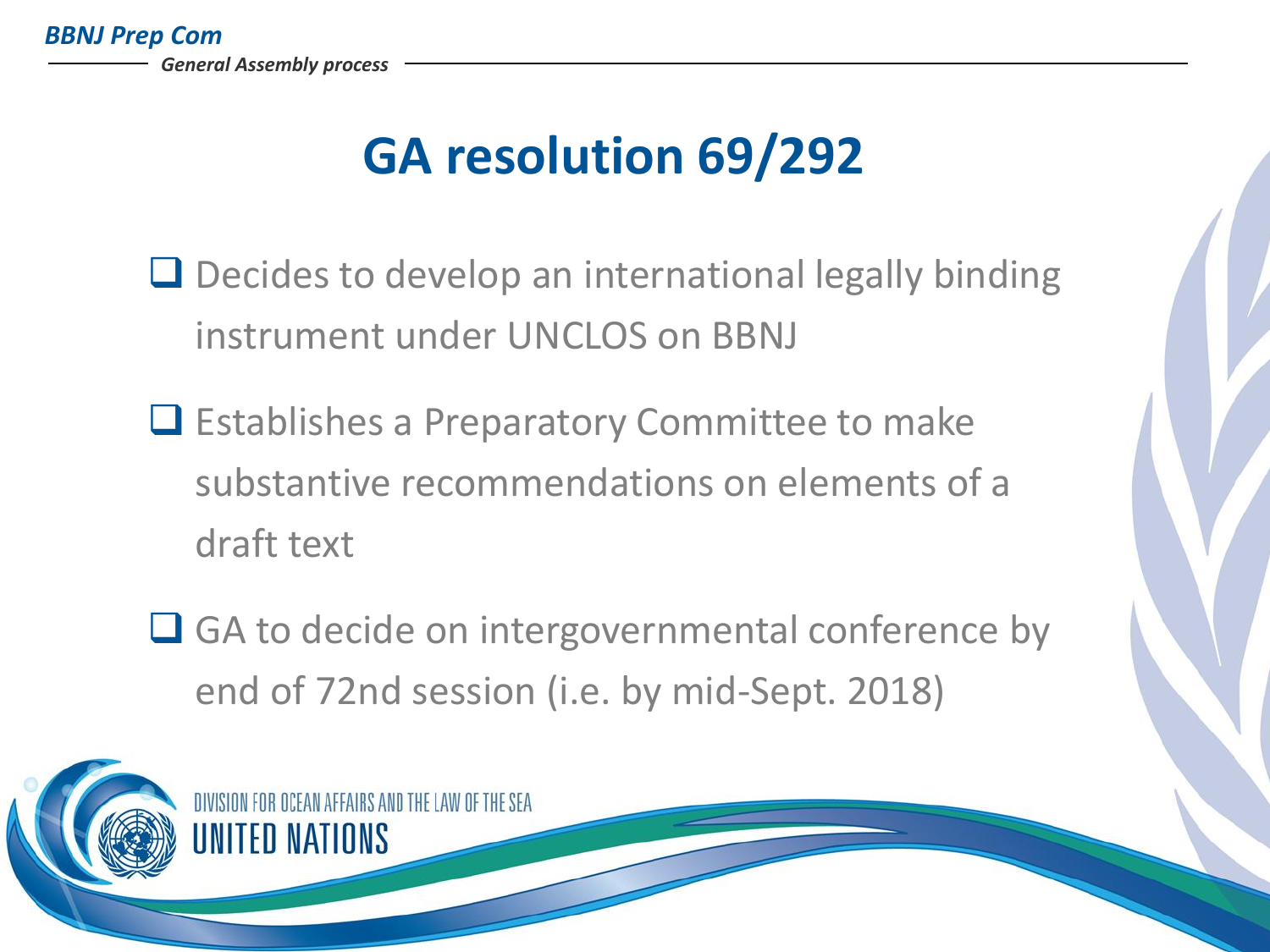## **GA resolution 69/292** *Preparatory Committee*

- $\Box$  Process should not undermine existing relevant legal instruments and frameworks and relevant global, regional and sectoral bodies
- Legal status of Parties and non-parties to UNCLOS or any other related agreements not affected by participation in the negotiations or their outcome
- $\Box$  Negotiations to address the 2011 package of issues

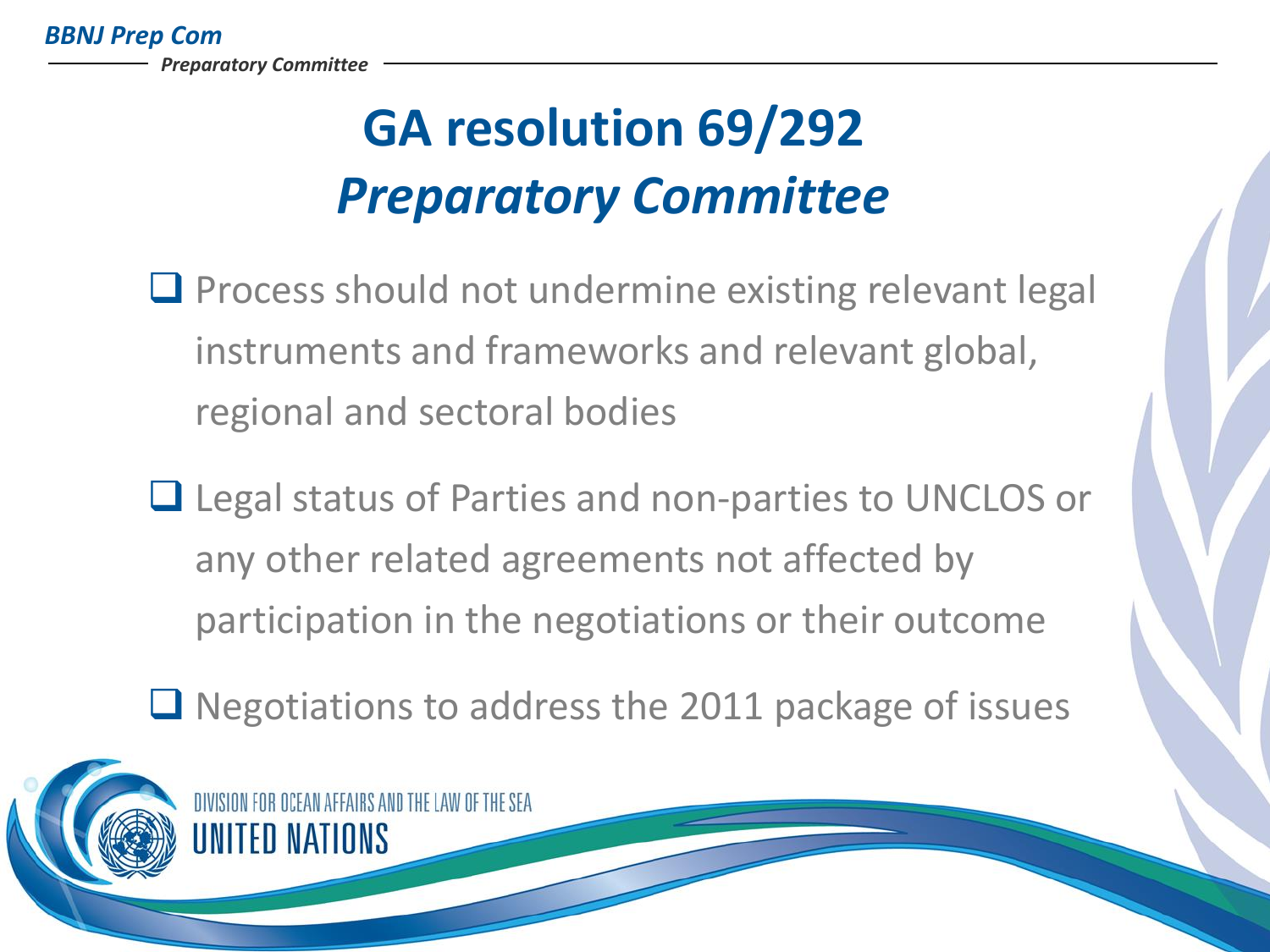#### *BBNJ Prep Com*

*Preparatory Committee*

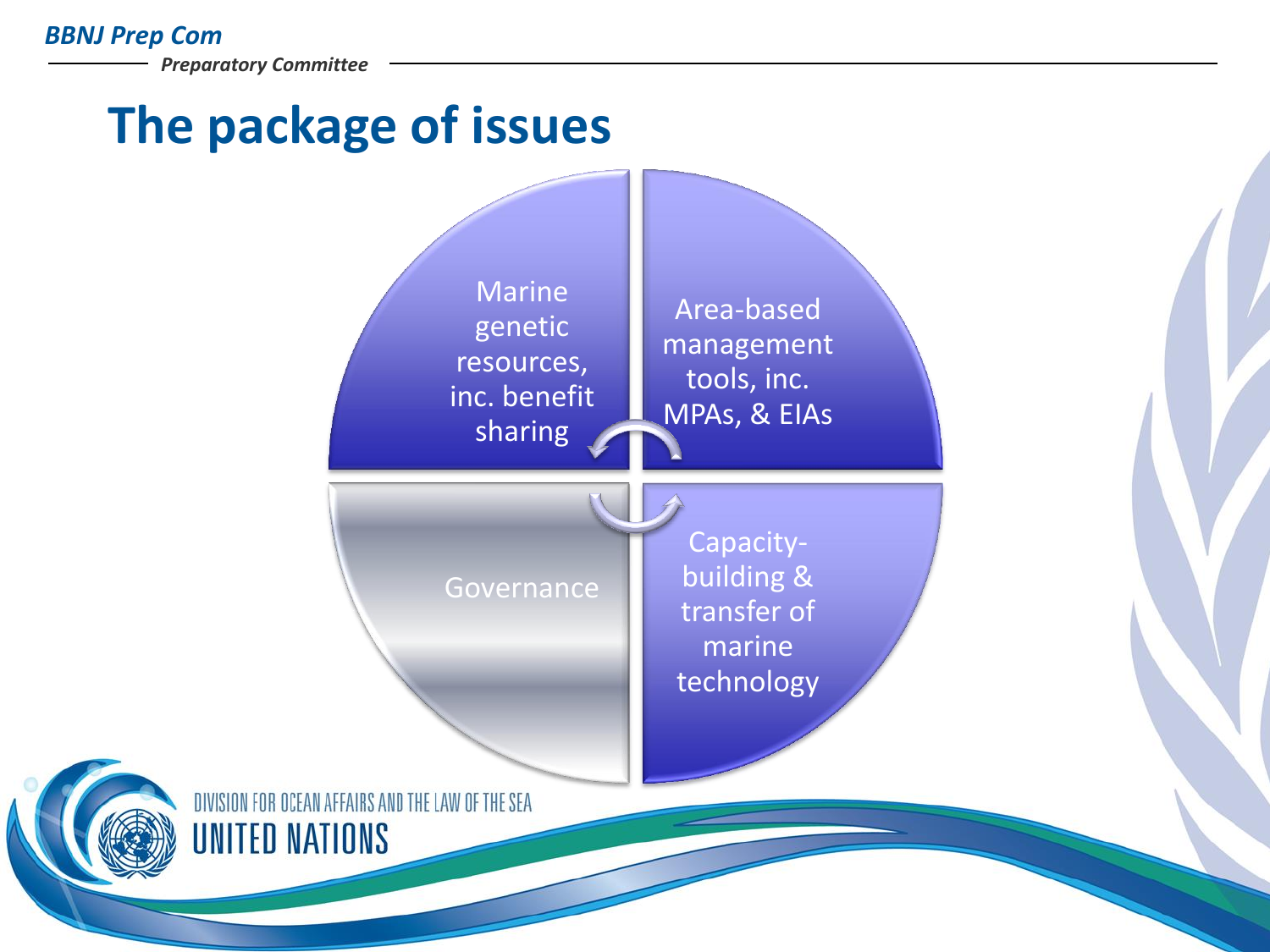*BBNJ Prep Com Preparatory Committee*

### **Prep Com I (March-April 2016)**

- $\Box$  Informal working groups on each issue of the package
- **O** Chair's overview (Compilation of issues raised; Chair's reflections)



DIVISION FOR OCEAN AFFAIRS AND THE LAW OF THE SEA **INITED NATIONS** 



*Photo by IISD/ENB | Mike Muzurakis*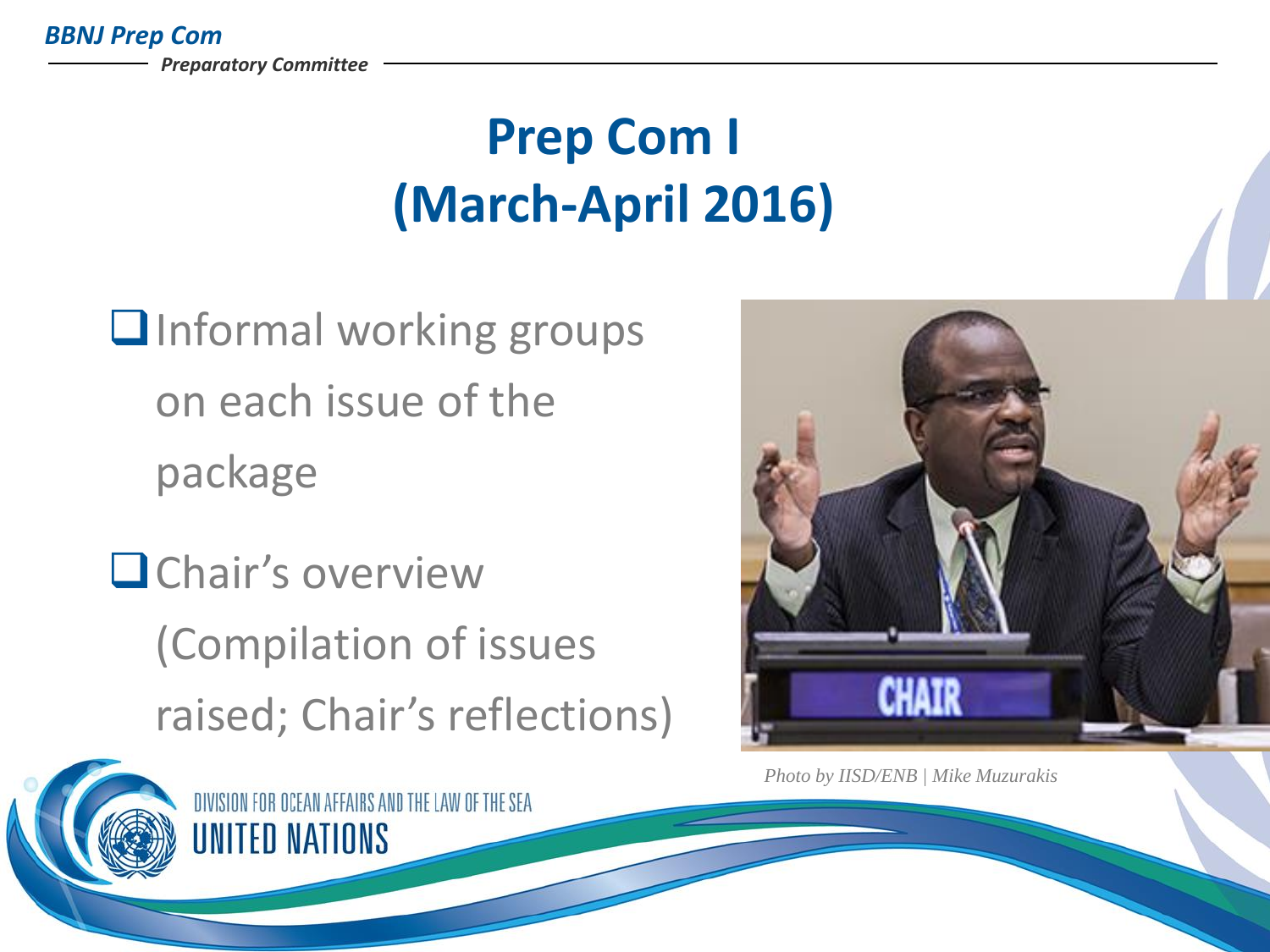*GA process on marine biodiversity of areas beyond national jurisdiction*

*Preparatory Committee*

### **Prep Com II (August-September 2016)**

 $\Box$  Chair's suggestions of possible issues and questions

- $\Box$  Informal working groups on each issue of the package & Informal working group on cross-cutting issues
- Chair's understandings of possible areas of convergence and possible issues for further

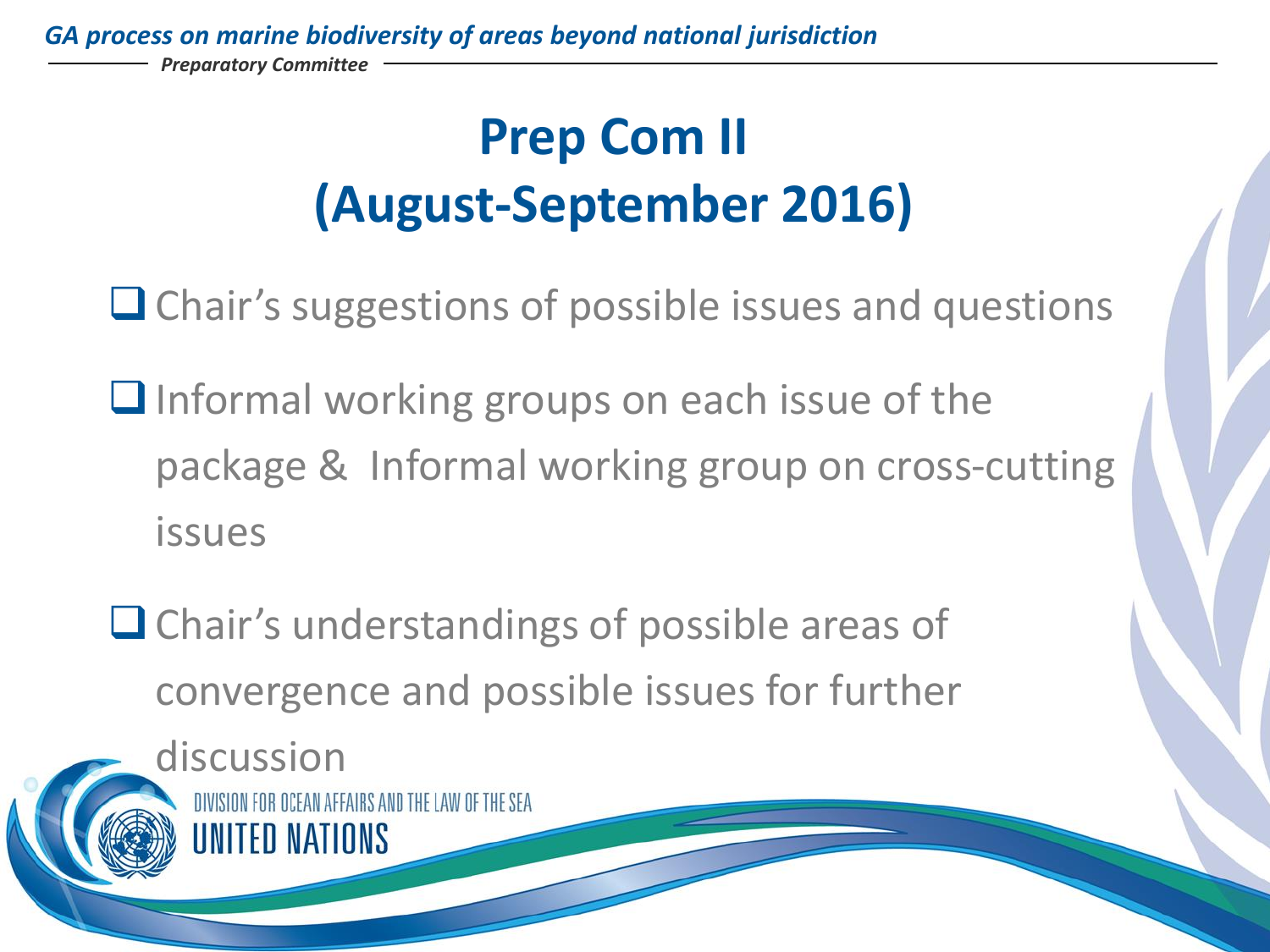*BBNJ Prep Com Preparatory Committee*

### **What next?**

## **Q** Prep Com II follow-up

- Chair's reflections
- Compilation of proposals on elements
- Chair's paper on elements

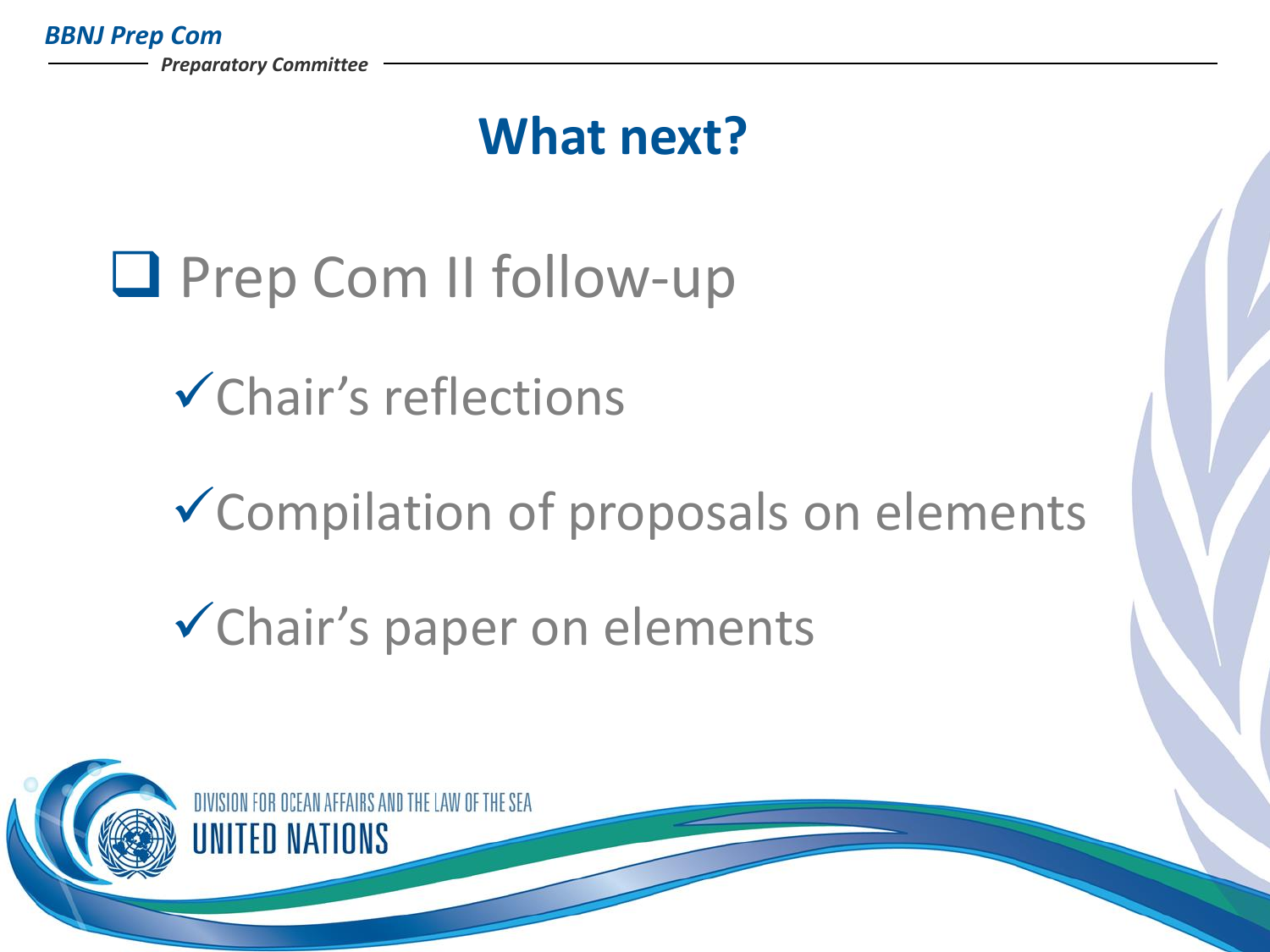#### **What next?**

 $\square$  Submission of views on elements

□ 2 Prep Com sessions in 2017

**Q** Prep Com report to the GA end of 2017

**□ GA to make decision on conference by** mid-September 2018